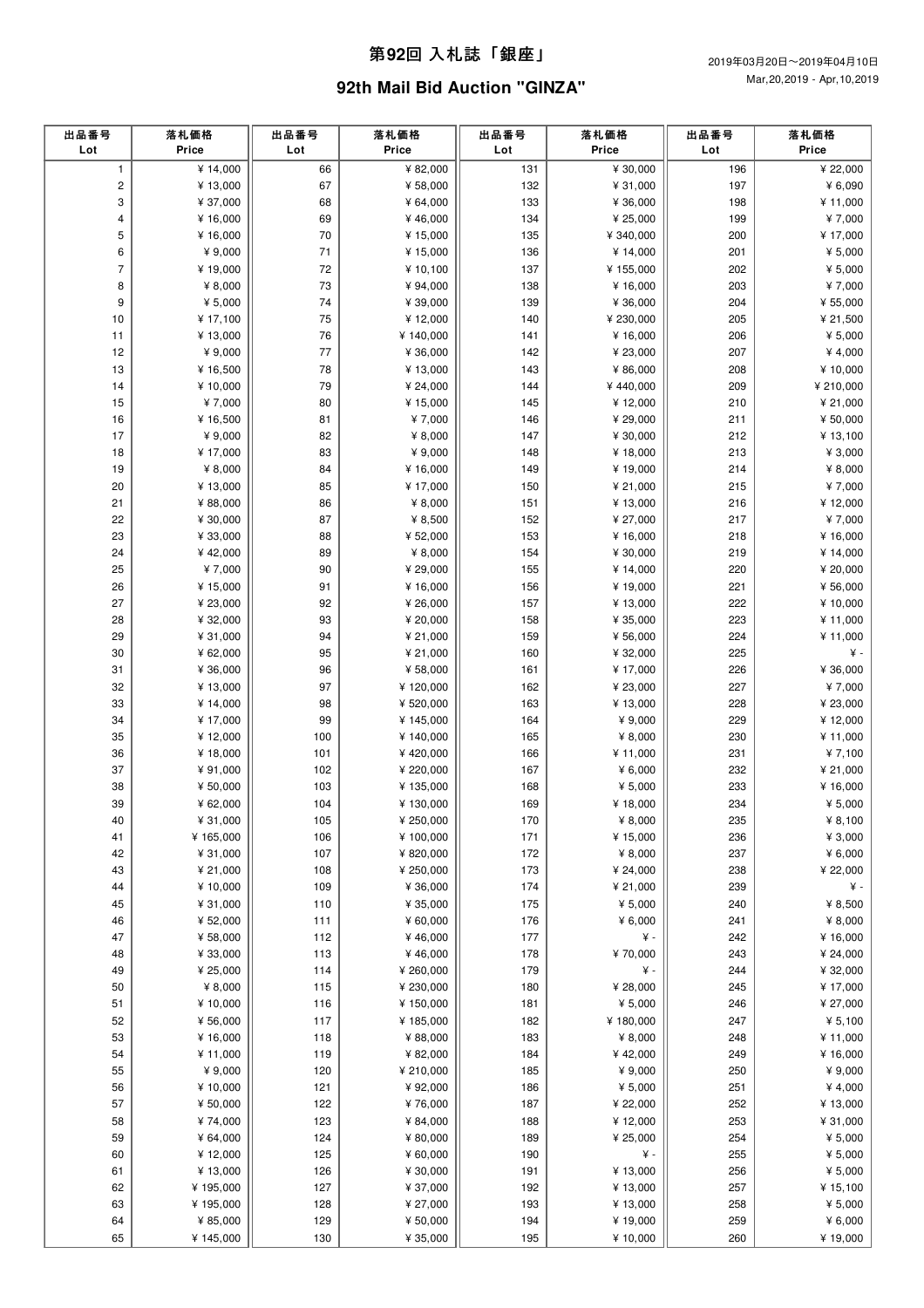### 第**92**回 ⼊札誌「銀座」

# **92th Mail Bid Auction "GINZA"**

| ¥ 17,000<br>¥ 23,000<br>¥ 37,000<br>326<br>391<br>456<br>¥145,000<br>261<br>327<br>392<br>262<br>¥ 13,000<br>¥12,000<br>¥ 30,000<br>457<br>¥ 920,000<br>263<br>¥10,000<br>328<br>¥ 19,000<br>393<br>¥ 36,000<br>458<br>¥ 240,000<br>394<br>264<br>¥ $8,000$<br>329<br>¥ 9,000<br>¥175,000<br>459<br>¥ 1,850,000<br>395<br>265<br>¥ 9,000<br>330<br>¥12,000<br>¥ 14,000<br>460<br>¥ $6,000$<br>266<br>¥ 15,000<br>331<br>¥ 21,000<br>396<br>¥ 210,000<br>461<br>¥44,000<br>267<br>397<br>¥ 34,000<br>332<br>¥ 18,000<br>¥125,000<br>462<br>¥96,000<br>¥ -<br>268<br>333<br>¥ 24,000<br>398<br>¥ -<br>463<br>¥ 38,000<br>269<br>¥7,000<br>334<br>¥ 86,000<br>399<br>¥ 92,000<br>464<br>¥ 54,000<br>$\yen$ -<br>270<br>¥ 5,000<br>335<br>400<br>¥ $5,000$<br>465<br>¥ 25,000<br>271<br>¥ 22,000<br>¥ 8,000<br>336<br>401<br>¥ 31,000<br>466<br>¥ 20,000<br>272<br>¥ 4,000<br>337<br>¥ 11,000<br>402<br>¥ 280,000<br>467<br>¥ 23,000<br>273<br>¥ $6,000$<br>338<br>¥ 22,000<br>403<br>468<br>¥ 24,000<br>¥ 620,000<br>339<br>274<br>¥ $8,000$<br>¥ 23,000<br>404<br>¥ 27,000<br>469<br>¥ 290,000<br>275<br>¥ 9,000<br>340<br>¥ 21,000<br>405<br>¥40,000<br>470<br>¥ 94,000<br>276<br>¥ $6,000$<br>341<br>¥ 62,000<br>406<br>¥ 50,000<br>471<br>¥ 98,000<br>407<br>277<br>¥ 21,000<br>342<br>¥18,000<br>¥ 5,000<br>472<br>¥ 105,000<br>278<br>408<br>¥ 10,000<br>343<br>¥ 9,000<br>¥160,000<br>473<br>¥ 1,600,000<br>279<br>409<br>¥ 31,000<br>344<br>¥ 145,000<br>¥76,000<br>474<br>¥ 10,000<br>280<br>¥19,000<br>345<br>¥400,000<br>410<br>¥105,000<br>475<br>¥185,000<br>281<br>¥7,000<br>346<br>¥ 175,000<br>411<br>¥ 54,000<br>476<br>¥16,000<br>282<br>¥ 10,000<br>347<br>¥70,000<br>412<br>¥ 28,000<br>477<br>¥ 270,000<br>283<br>¥ 9,000<br>348<br>¥ 90,000<br>413<br>¥ 27,000<br>478<br>¥ 260,000<br>349<br>479<br>284<br>¥7,000<br>¥ 90,000<br>414<br>¥ 27,000<br>¥ 27,000<br>¥ -<br>285<br>¥ 33,000<br>350<br>¥ 100,000<br>415<br>480<br>¥ 29,000<br>286<br>¥ 26,000<br>351<br>¥ 105,000<br>416<br>¥ 28,000<br>481<br>¥ 14,000<br>287<br>¥ -<br>352<br>¥ 58,000<br>417<br>¥ -<br>482<br>¥180,000<br>353<br>288<br>¥ $5,000$<br>¥ 145,000<br>418<br>¥ 240,000<br>483<br>¥ 36,000<br>419<br>289<br>¥ -<br>354<br>¥ 39,000<br>¥ -<br>484<br>¥ $5,000$<br>¥ 5,000<br>290<br>¥ 14,000<br>355<br>¥ 387,000<br>420<br>¥ 140,000<br>485<br>291<br>¥110,000<br>356<br>¥ 37,000<br>421<br>486<br>¥ 92,000<br>¥140,000<br>357<br>292<br>¥72,000<br>422<br>487<br>¥ -<br>¥14,000<br>¥125,000<br>293<br>¥ 11,000<br>358<br>¥ 19,000<br>423<br>¥ 1,350,000<br>488<br>¥ 15,000<br>294<br>¥ 29,000<br>359<br>¥440,000<br>424<br>¥ 1,100,000<br>489<br>¥ 30,000<br>295<br>¥ -<br>¥ 23,000<br>360<br>¥ 33,000<br>425<br>¥130,000<br>490<br>296<br>¥18,000<br>361<br>¥ 140,000<br>426<br>¥ 82,000<br>491<br>¥ 28,000<br>297<br>¥ 56,000<br>362<br>¥70,000<br>427<br>¥ 52,000<br>¥46,000<br>492<br>363<br>298<br>¥ 58,000<br>¥ 36,000<br>428<br>¥ 15,000<br>493<br>¥ 17,000<br>429<br>299<br>¥125,000<br>364<br>¥ 32,000<br>¥ 33,000<br>494<br>¥195,000<br>365<br>300<br>¥ 16,000<br>¥ 155,000<br>430<br>¥125,000<br>495<br>¥ 180,000<br>301<br>¥ 17,000<br>366<br>¥ 190,000<br>431<br>¥135,000<br>496<br>¥ 20,000<br>302<br>¥ $5,000$<br>367<br>¥ 39,000<br>432<br>¥100,000<br>¥ 16,000<br>497<br>433<br>303<br>¥ 25,000<br>368<br>¥72,000<br>¥46,000<br>498<br>¥ 17,000<br>304<br>¥ 16,000<br>¥74,000<br>434<br>¥ 20,100<br>499<br>¥ $8,000$<br>369<br>305<br>¥ 37,000<br>370<br>¥ 80,000<br>435<br>¥450,000<br>500<br>¥10,200<br>¥ 39,000<br>371<br>¥ 125,000<br>¥ $5,000$<br>306<br>436<br>¥125,000<br>501<br>307<br>¥ -<br>372<br>¥ -<br>437<br>¥7,000<br>502<br>¥ 66,000<br>373<br>¥ 1,550,000<br>308<br>¥ $6,000$<br>438<br>¥12,000<br>503<br>¥130,000<br>¥ -<br>309<br>¥ $5,000$<br>374<br>¥ 190,000<br>439<br>504<br>¥ 310,000<br>¥ $5,000$<br>375<br>¥ 16,100<br>440<br>¥ 220,000<br>¥170,000<br>310<br>505<br>311<br>¥7,200<br>376<br>¥15,000<br>¥ 37,000<br>¥115,000<br>441<br>506<br>377<br>312<br>¥125,000<br>¥ 18,000<br>442<br>¥7,000<br>507<br>¥185,000<br>313<br>¥7,000<br>378<br>¥72,000<br>443<br>¥ 220,000<br>508<br>¥ 66,000<br>314<br>¥ 29,000<br>379<br>¥ 60,000<br>444<br>¥40,000<br>509<br>¥ 32,300<br>315<br>¥ 31,000<br>¥ 21,000<br>445<br>¥7,000<br>¥ 33,000<br>380<br>510<br>¥ 92,000<br>316<br>¥46,000<br>381<br>¥ 27,000<br>446<br>¥ 5,000<br>511<br>317<br>¥140,000<br>382<br>¥ 25,000<br>447<br>¥ $6,000$<br>512<br>¥165,000<br>318<br>¥42,000<br>383<br>¥ 55,000<br>448<br>¥ $8,000$<br>513<br>¥ 240,000<br>319<br>¥48,000<br>384<br>¥ 23,000<br>449<br>¥ $6,000$<br>514<br>¥135,000<br>320<br>¥72,000<br>385<br>¥ 160,000<br>450<br>¥ $6,000$<br>¥185,000<br>515<br>¥72,000<br>386<br>451<br>¥ $6,000$<br>321<br>¥140,000<br>516<br>¥ -<br>322<br>¥ 16,000<br>387<br>¥ 52,000<br>452<br>¥700,000<br>517<br>¥ 340,000<br>323<br>¥ 50,000<br>388<br>¥ 13,000<br>453<br>¥920,000<br>¥ 600,000<br>518<br>324<br>¥72,000<br>389<br>¥15,000<br>454<br>¥ $5,000$<br>519<br>¥ 34,000 | 出品番号<br>Lot | 落札価格<br>Price | 出品番号<br>Lot | 落札価格<br>Price | 出品番号<br>Lot | 落札価格<br>Price | 出品番号<br>Lot | 落札価格<br>Price |
|----------------------------------------------------------------------------------------------------------------------------------------------------------------------------------------------------------------------------------------------------------------------------------------------------------------------------------------------------------------------------------------------------------------------------------------------------------------------------------------------------------------------------------------------------------------------------------------------------------------------------------------------------------------------------------------------------------------------------------------------------------------------------------------------------------------------------------------------------------------------------------------------------------------------------------------------------------------------------------------------------------------------------------------------------------------------------------------------------------------------------------------------------------------------------------------------------------------------------------------------------------------------------------------------------------------------------------------------------------------------------------------------------------------------------------------------------------------------------------------------------------------------------------------------------------------------------------------------------------------------------------------------------------------------------------------------------------------------------------------------------------------------------------------------------------------------------------------------------------------------------------------------------------------------------------------------------------------------------------------------------------------------------------------------------------------------------------------------------------------------------------------------------------------------------------------------------------------------------------------------------------------------------------------------------------------------------------------------------------------------------------------------------------------------------------------------------------------------------------------------------------------------------------------------------------------------------------------------------------------------------------------------------------------------------------------------------------------------------------------------------------------------------------------------------------------------------------------------------------------------------------------------------------------------------------------------------------------------------------------------------------------------------------------------------------------------------------------------------------------------------------------------------------------------------------------------------------------------------------------------------------------------------------------------------------------------------------------------------------------------------------------------------------------------------------------------------------------------------------------------------------------------------------------------------------------------------------------------------------------------------------------------------------------------------------------------------------------------------------------------------------------------------------------------------------------------------------------------------------------------------------------------------------------------------------------------------------------------------------------------------------------------------------------------------------------------------------------------------------------------------------------------------------------------------------------------------------------------------------------------------------------------------------------------------------------------------------------------------------------------------------------------------------------------------------------------------------------------------------------------------------------------------------------------------------------------------------------------------------------------------------------------------------------------------------------------------------------------------------------------------------------------------------------------------------------------------------------------------------------------------------------------------------------------------------------------------------------------------------------------------|-------------|---------------|-------------|---------------|-------------|---------------|-------------|---------------|
|                                                                                                                                                                                                                                                                                                                                                                                                                                                                                                                                                                                                                                                                                                                                                                                                                                                                                                                                                                                                                                                                                                                                                                                                                                                                                                                                                                                                                                                                                                                                                                                                                                                                                                                                                                                                                                                                                                                                                                                                                                                                                                                                                                                                                                                                                                                                                                                                                                                                                                                                                                                                                                                                                                                                                                                                                                                                                                                                                                                                                                                                                                                                                                                                                                                                                                                                                                                                                                                                                                                                                                                                                                                                                                                                                                                                                                                                                                                                                                                                                                                                                                                                                                                                                                                                                                                                                                                                                                                                                                                                                                                                                                                                                                                                                                                                                                                                                                                                                                                                    |             |               |             |               |             |               |             |               |
|                                                                                                                                                                                                                                                                                                                                                                                                                                                                                                                                                                                                                                                                                                                                                                                                                                                                                                                                                                                                                                                                                                                                                                                                                                                                                                                                                                                                                                                                                                                                                                                                                                                                                                                                                                                                                                                                                                                                                                                                                                                                                                                                                                                                                                                                                                                                                                                                                                                                                                                                                                                                                                                                                                                                                                                                                                                                                                                                                                                                                                                                                                                                                                                                                                                                                                                                                                                                                                                                                                                                                                                                                                                                                                                                                                                                                                                                                                                                                                                                                                                                                                                                                                                                                                                                                                                                                                                                                                                                                                                                                                                                                                                                                                                                                                                                                                                                                                                                                                                                    |             |               |             |               |             |               |             |               |
|                                                                                                                                                                                                                                                                                                                                                                                                                                                                                                                                                                                                                                                                                                                                                                                                                                                                                                                                                                                                                                                                                                                                                                                                                                                                                                                                                                                                                                                                                                                                                                                                                                                                                                                                                                                                                                                                                                                                                                                                                                                                                                                                                                                                                                                                                                                                                                                                                                                                                                                                                                                                                                                                                                                                                                                                                                                                                                                                                                                                                                                                                                                                                                                                                                                                                                                                                                                                                                                                                                                                                                                                                                                                                                                                                                                                                                                                                                                                                                                                                                                                                                                                                                                                                                                                                                                                                                                                                                                                                                                                                                                                                                                                                                                                                                                                                                                                                                                                                                                                    |             |               |             |               |             |               |             |               |
|                                                                                                                                                                                                                                                                                                                                                                                                                                                                                                                                                                                                                                                                                                                                                                                                                                                                                                                                                                                                                                                                                                                                                                                                                                                                                                                                                                                                                                                                                                                                                                                                                                                                                                                                                                                                                                                                                                                                                                                                                                                                                                                                                                                                                                                                                                                                                                                                                                                                                                                                                                                                                                                                                                                                                                                                                                                                                                                                                                                                                                                                                                                                                                                                                                                                                                                                                                                                                                                                                                                                                                                                                                                                                                                                                                                                                                                                                                                                                                                                                                                                                                                                                                                                                                                                                                                                                                                                                                                                                                                                                                                                                                                                                                                                                                                                                                                                                                                                                                                                    |             |               |             |               |             |               |             |               |
|                                                                                                                                                                                                                                                                                                                                                                                                                                                                                                                                                                                                                                                                                                                                                                                                                                                                                                                                                                                                                                                                                                                                                                                                                                                                                                                                                                                                                                                                                                                                                                                                                                                                                                                                                                                                                                                                                                                                                                                                                                                                                                                                                                                                                                                                                                                                                                                                                                                                                                                                                                                                                                                                                                                                                                                                                                                                                                                                                                                                                                                                                                                                                                                                                                                                                                                                                                                                                                                                                                                                                                                                                                                                                                                                                                                                                                                                                                                                                                                                                                                                                                                                                                                                                                                                                                                                                                                                                                                                                                                                                                                                                                                                                                                                                                                                                                                                                                                                                                                                    |             |               |             |               |             |               |             |               |
|                                                                                                                                                                                                                                                                                                                                                                                                                                                                                                                                                                                                                                                                                                                                                                                                                                                                                                                                                                                                                                                                                                                                                                                                                                                                                                                                                                                                                                                                                                                                                                                                                                                                                                                                                                                                                                                                                                                                                                                                                                                                                                                                                                                                                                                                                                                                                                                                                                                                                                                                                                                                                                                                                                                                                                                                                                                                                                                                                                                                                                                                                                                                                                                                                                                                                                                                                                                                                                                                                                                                                                                                                                                                                                                                                                                                                                                                                                                                                                                                                                                                                                                                                                                                                                                                                                                                                                                                                                                                                                                                                                                                                                                                                                                                                                                                                                                                                                                                                                                                    |             |               |             |               |             |               |             |               |
|                                                                                                                                                                                                                                                                                                                                                                                                                                                                                                                                                                                                                                                                                                                                                                                                                                                                                                                                                                                                                                                                                                                                                                                                                                                                                                                                                                                                                                                                                                                                                                                                                                                                                                                                                                                                                                                                                                                                                                                                                                                                                                                                                                                                                                                                                                                                                                                                                                                                                                                                                                                                                                                                                                                                                                                                                                                                                                                                                                                                                                                                                                                                                                                                                                                                                                                                                                                                                                                                                                                                                                                                                                                                                                                                                                                                                                                                                                                                                                                                                                                                                                                                                                                                                                                                                                                                                                                                                                                                                                                                                                                                                                                                                                                                                                                                                                                                                                                                                                                                    |             |               |             |               |             |               |             |               |
|                                                                                                                                                                                                                                                                                                                                                                                                                                                                                                                                                                                                                                                                                                                                                                                                                                                                                                                                                                                                                                                                                                                                                                                                                                                                                                                                                                                                                                                                                                                                                                                                                                                                                                                                                                                                                                                                                                                                                                                                                                                                                                                                                                                                                                                                                                                                                                                                                                                                                                                                                                                                                                                                                                                                                                                                                                                                                                                                                                                                                                                                                                                                                                                                                                                                                                                                                                                                                                                                                                                                                                                                                                                                                                                                                                                                                                                                                                                                                                                                                                                                                                                                                                                                                                                                                                                                                                                                                                                                                                                                                                                                                                                                                                                                                                                                                                                                                                                                                                                                    |             |               |             |               |             |               |             |               |
|                                                                                                                                                                                                                                                                                                                                                                                                                                                                                                                                                                                                                                                                                                                                                                                                                                                                                                                                                                                                                                                                                                                                                                                                                                                                                                                                                                                                                                                                                                                                                                                                                                                                                                                                                                                                                                                                                                                                                                                                                                                                                                                                                                                                                                                                                                                                                                                                                                                                                                                                                                                                                                                                                                                                                                                                                                                                                                                                                                                                                                                                                                                                                                                                                                                                                                                                                                                                                                                                                                                                                                                                                                                                                                                                                                                                                                                                                                                                                                                                                                                                                                                                                                                                                                                                                                                                                                                                                                                                                                                                                                                                                                                                                                                                                                                                                                                                                                                                                                                                    |             |               |             |               |             |               |             |               |
|                                                                                                                                                                                                                                                                                                                                                                                                                                                                                                                                                                                                                                                                                                                                                                                                                                                                                                                                                                                                                                                                                                                                                                                                                                                                                                                                                                                                                                                                                                                                                                                                                                                                                                                                                                                                                                                                                                                                                                                                                                                                                                                                                                                                                                                                                                                                                                                                                                                                                                                                                                                                                                                                                                                                                                                                                                                                                                                                                                                                                                                                                                                                                                                                                                                                                                                                                                                                                                                                                                                                                                                                                                                                                                                                                                                                                                                                                                                                                                                                                                                                                                                                                                                                                                                                                                                                                                                                                                                                                                                                                                                                                                                                                                                                                                                                                                                                                                                                                                                                    |             |               |             |               |             |               |             |               |
|                                                                                                                                                                                                                                                                                                                                                                                                                                                                                                                                                                                                                                                                                                                                                                                                                                                                                                                                                                                                                                                                                                                                                                                                                                                                                                                                                                                                                                                                                                                                                                                                                                                                                                                                                                                                                                                                                                                                                                                                                                                                                                                                                                                                                                                                                                                                                                                                                                                                                                                                                                                                                                                                                                                                                                                                                                                                                                                                                                                                                                                                                                                                                                                                                                                                                                                                                                                                                                                                                                                                                                                                                                                                                                                                                                                                                                                                                                                                                                                                                                                                                                                                                                                                                                                                                                                                                                                                                                                                                                                                                                                                                                                                                                                                                                                                                                                                                                                                                                                                    |             |               |             |               |             |               |             |               |
|                                                                                                                                                                                                                                                                                                                                                                                                                                                                                                                                                                                                                                                                                                                                                                                                                                                                                                                                                                                                                                                                                                                                                                                                                                                                                                                                                                                                                                                                                                                                                                                                                                                                                                                                                                                                                                                                                                                                                                                                                                                                                                                                                                                                                                                                                                                                                                                                                                                                                                                                                                                                                                                                                                                                                                                                                                                                                                                                                                                                                                                                                                                                                                                                                                                                                                                                                                                                                                                                                                                                                                                                                                                                                                                                                                                                                                                                                                                                                                                                                                                                                                                                                                                                                                                                                                                                                                                                                                                                                                                                                                                                                                                                                                                                                                                                                                                                                                                                                                                                    |             |               |             |               |             |               |             |               |
|                                                                                                                                                                                                                                                                                                                                                                                                                                                                                                                                                                                                                                                                                                                                                                                                                                                                                                                                                                                                                                                                                                                                                                                                                                                                                                                                                                                                                                                                                                                                                                                                                                                                                                                                                                                                                                                                                                                                                                                                                                                                                                                                                                                                                                                                                                                                                                                                                                                                                                                                                                                                                                                                                                                                                                                                                                                                                                                                                                                                                                                                                                                                                                                                                                                                                                                                                                                                                                                                                                                                                                                                                                                                                                                                                                                                                                                                                                                                                                                                                                                                                                                                                                                                                                                                                                                                                                                                                                                                                                                                                                                                                                                                                                                                                                                                                                                                                                                                                                                                    |             |               |             |               |             |               |             |               |
|                                                                                                                                                                                                                                                                                                                                                                                                                                                                                                                                                                                                                                                                                                                                                                                                                                                                                                                                                                                                                                                                                                                                                                                                                                                                                                                                                                                                                                                                                                                                                                                                                                                                                                                                                                                                                                                                                                                                                                                                                                                                                                                                                                                                                                                                                                                                                                                                                                                                                                                                                                                                                                                                                                                                                                                                                                                                                                                                                                                                                                                                                                                                                                                                                                                                                                                                                                                                                                                                                                                                                                                                                                                                                                                                                                                                                                                                                                                                                                                                                                                                                                                                                                                                                                                                                                                                                                                                                                                                                                                                                                                                                                                                                                                                                                                                                                                                                                                                                                                                    |             |               |             |               |             |               |             |               |
|                                                                                                                                                                                                                                                                                                                                                                                                                                                                                                                                                                                                                                                                                                                                                                                                                                                                                                                                                                                                                                                                                                                                                                                                                                                                                                                                                                                                                                                                                                                                                                                                                                                                                                                                                                                                                                                                                                                                                                                                                                                                                                                                                                                                                                                                                                                                                                                                                                                                                                                                                                                                                                                                                                                                                                                                                                                                                                                                                                                                                                                                                                                                                                                                                                                                                                                                                                                                                                                                                                                                                                                                                                                                                                                                                                                                                                                                                                                                                                                                                                                                                                                                                                                                                                                                                                                                                                                                                                                                                                                                                                                                                                                                                                                                                                                                                                                                                                                                                                                                    |             |               |             |               |             |               |             |               |
|                                                                                                                                                                                                                                                                                                                                                                                                                                                                                                                                                                                                                                                                                                                                                                                                                                                                                                                                                                                                                                                                                                                                                                                                                                                                                                                                                                                                                                                                                                                                                                                                                                                                                                                                                                                                                                                                                                                                                                                                                                                                                                                                                                                                                                                                                                                                                                                                                                                                                                                                                                                                                                                                                                                                                                                                                                                                                                                                                                                                                                                                                                                                                                                                                                                                                                                                                                                                                                                                                                                                                                                                                                                                                                                                                                                                                                                                                                                                                                                                                                                                                                                                                                                                                                                                                                                                                                                                                                                                                                                                                                                                                                                                                                                                                                                                                                                                                                                                                                                                    |             |               |             |               |             |               |             |               |
|                                                                                                                                                                                                                                                                                                                                                                                                                                                                                                                                                                                                                                                                                                                                                                                                                                                                                                                                                                                                                                                                                                                                                                                                                                                                                                                                                                                                                                                                                                                                                                                                                                                                                                                                                                                                                                                                                                                                                                                                                                                                                                                                                                                                                                                                                                                                                                                                                                                                                                                                                                                                                                                                                                                                                                                                                                                                                                                                                                                                                                                                                                                                                                                                                                                                                                                                                                                                                                                                                                                                                                                                                                                                                                                                                                                                                                                                                                                                                                                                                                                                                                                                                                                                                                                                                                                                                                                                                                                                                                                                                                                                                                                                                                                                                                                                                                                                                                                                                                                                    |             |               |             |               |             |               |             |               |
|                                                                                                                                                                                                                                                                                                                                                                                                                                                                                                                                                                                                                                                                                                                                                                                                                                                                                                                                                                                                                                                                                                                                                                                                                                                                                                                                                                                                                                                                                                                                                                                                                                                                                                                                                                                                                                                                                                                                                                                                                                                                                                                                                                                                                                                                                                                                                                                                                                                                                                                                                                                                                                                                                                                                                                                                                                                                                                                                                                                                                                                                                                                                                                                                                                                                                                                                                                                                                                                                                                                                                                                                                                                                                                                                                                                                                                                                                                                                                                                                                                                                                                                                                                                                                                                                                                                                                                                                                                                                                                                                                                                                                                                                                                                                                                                                                                                                                                                                                                                                    |             |               |             |               |             |               |             |               |
|                                                                                                                                                                                                                                                                                                                                                                                                                                                                                                                                                                                                                                                                                                                                                                                                                                                                                                                                                                                                                                                                                                                                                                                                                                                                                                                                                                                                                                                                                                                                                                                                                                                                                                                                                                                                                                                                                                                                                                                                                                                                                                                                                                                                                                                                                                                                                                                                                                                                                                                                                                                                                                                                                                                                                                                                                                                                                                                                                                                                                                                                                                                                                                                                                                                                                                                                                                                                                                                                                                                                                                                                                                                                                                                                                                                                                                                                                                                                                                                                                                                                                                                                                                                                                                                                                                                                                                                                                                                                                                                                                                                                                                                                                                                                                                                                                                                                                                                                                                                                    |             |               |             |               |             |               |             |               |
|                                                                                                                                                                                                                                                                                                                                                                                                                                                                                                                                                                                                                                                                                                                                                                                                                                                                                                                                                                                                                                                                                                                                                                                                                                                                                                                                                                                                                                                                                                                                                                                                                                                                                                                                                                                                                                                                                                                                                                                                                                                                                                                                                                                                                                                                                                                                                                                                                                                                                                                                                                                                                                                                                                                                                                                                                                                                                                                                                                                                                                                                                                                                                                                                                                                                                                                                                                                                                                                                                                                                                                                                                                                                                                                                                                                                                                                                                                                                                                                                                                                                                                                                                                                                                                                                                                                                                                                                                                                                                                                                                                                                                                                                                                                                                                                                                                                                                                                                                                                                    |             |               |             |               |             |               |             |               |
|                                                                                                                                                                                                                                                                                                                                                                                                                                                                                                                                                                                                                                                                                                                                                                                                                                                                                                                                                                                                                                                                                                                                                                                                                                                                                                                                                                                                                                                                                                                                                                                                                                                                                                                                                                                                                                                                                                                                                                                                                                                                                                                                                                                                                                                                                                                                                                                                                                                                                                                                                                                                                                                                                                                                                                                                                                                                                                                                                                                                                                                                                                                                                                                                                                                                                                                                                                                                                                                                                                                                                                                                                                                                                                                                                                                                                                                                                                                                                                                                                                                                                                                                                                                                                                                                                                                                                                                                                                                                                                                                                                                                                                                                                                                                                                                                                                                                                                                                                                                                    |             |               |             |               |             |               |             |               |
|                                                                                                                                                                                                                                                                                                                                                                                                                                                                                                                                                                                                                                                                                                                                                                                                                                                                                                                                                                                                                                                                                                                                                                                                                                                                                                                                                                                                                                                                                                                                                                                                                                                                                                                                                                                                                                                                                                                                                                                                                                                                                                                                                                                                                                                                                                                                                                                                                                                                                                                                                                                                                                                                                                                                                                                                                                                                                                                                                                                                                                                                                                                                                                                                                                                                                                                                                                                                                                                                                                                                                                                                                                                                                                                                                                                                                                                                                                                                                                                                                                                                                                                                                                                                                                                                                                                                                                                                                                                                                                                                                                                                                                                                                                                                                                                                                                                                                                                                                                                                    |             |               |             |               |             |               |             |               |
|                                                                                                                                                                                                                                                                                                                                                                                                                                                                                                                                                                                                                                                                                                                                                                                                                                                                                                                                                                                                                                                                                                                                                                                                                                                                                                                                                                                                                                                                                                                                                                                                                                                                                                                                                                                                                                                                                                                                                                                                                                                                                                                                                                                                                                                                                                                                                                                                                                                                                                                                                                                                                                                                                                                                                                                                                                                                                                                                                                                                                                                                                                                                                                                                                                                                                                                                                                                                                                                                                                                                                                                                                                                                                                                                                                                                                                                                                                                                                                                                                                                                                                                                                                                                                                                                                                                                                                                                                                                                                                                                                                                                                                                                                                                                                                                                                                                                                                                                                                                                    |             |               |             |               |             |               |             |               |
|                                                                                                                                                                                                                                                                                                                                                                                                                                                                                                                                                                                                                                                                                                                                                                                                                                                                                                                                                                                                                                                                                                                                                                                                                                                                                                                                                                                                                                                                                                                                                                                                                                                                                                                                                                                                                                                                                                                                                                                                                                                                                                                                                                                                                                                                                                                                                                                                                                                                                                                                                                                                                                                                                                                                                                                                                                                                                                                                                                                                                                                                                                                                                                                                                                                                                                                                                                                                                                                                                                                                                                                                                                                                                                                                                                                                                                                                                                                                                                                                                                                                                                                                                                                                                                                                                                                                                                                                                                                                                                                                                                                                                                                                                                                                                                                                                                                                                                                                                                                                    |             |               |             |               |             |               |             |               |
|                                                                                                                                                                                                                                                                                                                                                                                                                                                                                                                                                                                                                                                                                                                                                                                                                                                                                                                                                                                                                                                                                                                                                                                                                                                                                                                                                                                                                                                                                                                                                                                                                                                                                                                                                                                                                                                                                                                                                                                                                                                                                                                                                                                                                                                                                                                                                                                                                                                                                                                                                                                                                                                                                                                                                                                                                                                                                                                                                                                                                                                                                                                                                                                                                                                                                                                                                                                                                                                                                                                                                                                                                                                                                                                                                                                                                                                                                                                                                                                                                                                                                                                                                                                                                                                                                                                                                                                                                                                                                                                                                                                                                                                                                                                                                                                                                                                                                                                                                                                                    |             |               |             |               |             |               |             |               |
|                                                                                                                                                                                                                                                                                                                                                                                                                                                                                                                                                                                                                                                                                                                                                                                                                                                                                                                                                                                                                                                                                                                                                                                                                                                                                                                                                                                                                                                                                                                                                                                                                                                                                                                                                                                                                                                                                                                                                                                                                                                                                                                                                                                                                                                                                                                                                                                                                                                                                                                                                                                                                                                                                                                                                                                                                                                                                                                                                                                                                                                                                                                                                                                                                                                                                                                                                                                                                                                                                                                                                                                                                                                                                                                                                                                                                                                                                                                                                                                                                                                                                                                                                                                                                                                                                                                                                                                                                                                                                                                                                                                                                                                                                                                                                                                                                                                                                                                                                                                                    |             |               |             |               |             |               |             |               |
|                                                                                                                                                                                                                                                                                                                                                                                                                                                                                                                                                                                                                                                                                                                                                                                                                                                                                                                                                                                                                                                                                                                                                                                                                                                                                                                                                                                                                                                                                                                                                                                                                                                                                                                                                                                                                                                                                                                                                                                                                                                                                                                                                                                                                                                                                                                                                                                                                                                                                                                                                                                                                                                                                                                                                                                                                                                                                                                                                                                                                                                                                                                                                                                                                                                                                                                                                                                                                                                                                                                                                                                                                                                                                                                                                                                                                                                                                                                                                                                                                                                                                                                                                                                                                                                                                                                                                                                                                                                                                                                                                                                                                                                                                                                                                                                                                                                                                                                                                                                                    |             |               |             |               |             |               |             |               |
|                                                                                                                                                                                                                                                                                                                                                                                                                                                                                                                                                                                                                                                                                                                                                                                                                                                                                                                                                                                                                                                                                                                                                                                                                                                                                                                                                                                                                                                                                                                                                                                                                                                                                                                                                                                                                                                                                                                                                                                                                                                                                                                                                                                                                                                                                                                                                                                                                                                                                                                                                                                                                                                                                                                                                                                                                                                                                                                                                                                                                                                                                                                                                                                                                                                                                                                                                                                                                                                                                                                                                                                                                                                                                                                                                                                                                                                                                                                                                                                                                                                                                                                                                                                                                                                                                                                                                                                                                                                                                                                                                                                                                                                                                                                                                                                                                                                                                                                                                                                                    |             |               |             |               |             |               |             |               |
|                                                                                                                                                                                                                                                                                                                                                                                                                                                                                                                                                                                                                                                                                                                                                                                                                                                                                                                                                                                                                                                                                                                                                                                                                                                                                                                                                                                                                                                                                                                                                                                                                                                                                                                                                                                                                                                                                                                                                                                                                                                                                                                                                                                                                                                                                                                                                                                                                                                                                                                                                                                                                                                                                                                                                                                                                                                                                                                                                                                                                                                                                                                                                                                                                                                                                                                                                                                                                                                                                                                                                                                                                                                                                                                                                                                                                                                                                                                                                                                                                                                                                                                                                                                                                                                                                                                                                                                                                                                                                                                                                                                                                                                                                                                                                                                                                                                                                                                                                                                                    |             |               |             |               |             |               |             |               |
|                                                                                                                                                                                                                                                                                                                                                                                                                                                                                                                                                                                                                                                                                                                                                                                                                                                                                                                                                                                                                                                                                                                                                                                                                                                                                                                                                                                                                                                                                                                                                                                                                                                                                                                                                                                                                                                                                                                                                                                                                                                                                                                                                                                                                                                                                                                                                                                                                                                                                                                                                                                                                                                                                                                                                                                                                                                                                                                                                                                                                                                                                                                                                                                                                                                                                                                                                                                                                                                                                                                                                                                                                                                                                                                                                                                                                                                                                                                                                                                                                                                                                                                                                                                                                                                                                                                                                                                                                                                                                                                                                                                                                                                                                                                                                                                                                                                                                                                                                                                                    |             |               |             |               |             |               |             |               |
|                                                                                                                                                                                                                                                                                                                                                                                                                                                                                                                                                                                                                                                                                                                                                                                                                                                                                                                                                                                                                                                                                                                                                                                                                                                                                                                                                                                                                                                                                                                                                                                                                                                                                                                                                                                                                                                                                                                                                                                                                                                                                                                                                                                                                                                                                                                                                                                                                                                                                                                                                                                                                                                                                                                                                                                                                                                                                                                                                                                                                                                                                                                                                                                                                                                                                                                                                                                                                                                                                                                                                                                                                                                                                                                                                                                                                                                                                                                                                                                                                                                                                                                                                                                                                                                                                                                                                                                                                                                                                                                                                                                                                                                                                                                                                                                                                                                                                                                                                                                                    |             |               |             |               |             |               |             |               |
|                                                                                                                                                                                                                                                                                                                                                                                                                                                                                                                                                                                                                                                                                                                                                                                                                                                                                                                                                                                                                                                                                                                                                                                                                                                                                                                                                                                                                                                                                                                                                                                                                                                                                                                                                                                                                                                                                                                                                                                                                                                                                                                                                                                                                                                                                                                                                                                                                                                                                                                                                                                                                                                                                                                                                                                                                                                                                                                                                                                                                                                                                                                                                                                                                                                                                                                                                                                                                                                                                                                                                                                                                                                                                                                                                                                                                                                                                                                                                                                                                                                                                                                                                                                                                                                                                                                                                                                                                                                                                                                                                                                                                                                                                                                                                                                                                                                                                                                                                                                                    |             |               |             |               |             |               |             |               |
|                                                                                                                                                                                                                                                                                                                                                                                                                                                                                                                                                                                                                                                                                                                                                                                                                                                                                                                                                                                                                                                                                                                                                                                                                                                                                                                                                                                                                                                                                                                                                                                                                                                                                                                                                                                                                                                                                                                                                                                                                                                                                                                                                                                                                                                                                                                                                                                                                                                                                                                                                                                                                                                                                                                                                                                                                                                                                                                                                                                                                                                                                                                                                                                                                                                                                                                                                                                                                                                                                                                                                                                                                                                                                                                                                                                                                                                                                                                                                                                                                                                                                                                                                                                                                                                                                                                                                                                                                                                                                                                                                                                                                                                                                                                                                                                                                                                                                                                                                                                                    |             |               |             |               |             |               |             |               |
|                                                                                                                                                                                                                                                                                                                                                                                                                                                                                                                                                                                                                                                                                                                                                                                                                                                                                                                                                                                                                                                                                                                                                                                                                                                                                                                                                                                                                                                                                                                                                                                                                                                                                                                                                                                                                                                                                                                                                                                                                                                                                                                                                                                                                                                                                                                                                                                                                                                                                                                                                                                                                                                                                                                                                                                                                                                                                                                                                                                                                                                                                                                                                                                                                                                                                                                                                                                                                                                                                                                                                                                                                                                                                                                                                                                                                                                                                                                                                                                                                                                                                                                                                                                                                                                                                                                                                                                                                                                                                                                                                                                                                                                                                                                                                                                                                                                                                                                                                                                                    |             |               |             |               |             |               |             |               |
|                                                                                                                                                                                                                                                                                                                                                                                                                                                                                                                                                                                                                                                                                                                                                                                                                                                                                                                                                                                                                                                                                                                                                                                                                                                                                                                                                                                                                                                                                                                                                                                                                                                                                                                                                                                                                                                                                                                                                                                                                                                                                                                                                                                                                                                                                                                                                                                                                                                                                                                                                                                                                                                                                                                                                                                                                                                                                                                                                                                                                                                                                                                                                                                                                                                                                                                                                                                                                                                                                                                                                                                                                                                                                                                                                                                                                                                                                                                                                                                                                                                                                                                                                                                                                                                                                                                                                                                                                                                                                                                                                                                                                                                                                                                                                                                                                                                                                                                                                                                                    |             |               |             |               |             |               |             |               |
|                                                                                                                                                                                                                                                                                                                                                                                                                                                                                                                                                                                                                                                                                                                                                                                                                                                                                                                                                                                                                                                                                                                                                                                                                                                                                                                                                                                                                                                                                                                                                                                                                                                                                                                                                                                                                                                                                                                                                                                                                                                                                                                                                                                                                                                                                                                                                                                                                                                                                                                                                                                                                                                                                                                                                                                                                                                                                                                                                                                                                                                                                                                                                                                                                                                                                                                                                                                                                                                                                                                                                                                                                                                                                                                                                                                                                                                                                                                                                                                                                                                                                                                                                                                                                                                                                                                                                                                                                                                                                                                                                                                                                                                                                                                                                                                                                                                                                                                                                                                                    |             |               |             |               |             |               |             |               |
|                                                                                                                                                                                                                                                                                                                                                                                                                                                                                                                                                                                                                                                                                                                                                                                                                                                                                                                                                                                                                                                                                                                                                                                                                                                                                                                                                                                                                                                                                                                                                                                                                                                                                                                                                                                                                                                                                                                                                                                                                                                                                                                                                                                                                                                                                                                                                                                                                                                                                                                                                                                                                                                                                                                                                                                                                                                                                                                                                                                                                                                                                                                                                                                                                                                                                                                                                                                                                                                                                                                                                                                                                                                                                                                                                                                                                                                                                                                                                                                                                                                                                                                                                                                                                                                                                                                                                                                                                                                                                                                                                                                                                                                                                                                                                                                                                                                                                                                                                                                                    |             |               |             |               |             |               |             |               |
|                                                                                                                                                                                                                                                                                                                                                                                                                                                                                                                                                                                                                                                                                                                                                                                                                                                                                                                                                                                                                                                                                                                                                                                                                                                                                                                                                                                                                                                                                                                                                                                                                                                                                                                                                                                                                                                                                                                                                                                                                                                                                                                                                                                                                                                                                                                                                                                                                                                                                                                                                                                                                                                                                                                                                                                                                                                                                                                                                                                                                                                                                                                                                                                                                                                                                                                                                                                                                                                                                                                                                                                                                                                                                                                                                                                                                                                                                                                                                                                                                                                                                                                                                                                                                                                                                                                                                                                                                                                                                                                                                                                                                                                                                                                                                                                                                                                                                                                                                                                                    |             |               |             |               |             |               |             |               |
|                                                                                                                                                                                                                                                                                                                                                                                                                                                                                                                                                                                                                                                                                                                                                                                                                                                                                                                                                                                                                                                                                                                                                                                                                                                                                                                                                                                                                                                                                                                                                                                                                                                                                                                                                                                                                                                                                                                                                                                                                                                                                                                                                                                                                                                                                                                                                                                                                                                                                                                                                                                                                                                                                                                                                                                                                                                                                                                                                                                                                                                                                                                                                                                                                                                                                                                                                                                                                                                                                                                                                                                                                                                                                                                                                                                                                                                                                                                                                                                                                                                                                                                                                                                                                                                                                                                                                                                                                                                                                                                                                                                                                                                                                                                                                                                                                                                                                                                                                                                                    |             |               |             |               |             |               |             |               |
|                                                                                                                                                                                                                                                                                                                                                                                                                                                                                                                                                                                                                                                                                                                                                                                                                                                                                                                                                                                                                                                                                                                                                                                                                                                                                                                                                                                                                                                                                                                                                                                                                                                                                                                                                                                                                                                                                                                                                                                                                                                                                                                                                                                                                                                                                                                                                                                                                                                                                                                                                                                                                                                                                                                                                                                                                                                                                                                                                                                                                                                                                                                                                                                                                                                                                                                                                                                                                                                                                                                                                                                                                                                                                                                                                                                                                                                                                                                                                                                                                                                                                                                                                                                                                                                                                                                                                                                                                                                                                                                                                                                                                                                                                                                                                                                                                                                                                                                                                                                                    |             |               |             |               |             |               |             |               |
|                                                                                                                                                                                                                                                                                                                                                                                                                                                                                                                                                                                                                                                                                                                                                                                                                                                                                                                                                                                                                                                                                                                                                                                                                                                                                                                                                                                                                                                                                                                                                                                                                                                                                                                                                                                                                                                                                                                                                                                                                                                                                                                                                                                                                                                                                                                                                                                                                                                                                                                                                                                                                                                                                                                                                                                                                                                                                                                                                                                                                                                                                                                                                                                                                                                                                                                                                                                                                                                                                                                                                                                                                                                                                                                                                                                                                                                                                                                                                                                                                                                                                                                                                                                                                                                                                                                                                                                                                                                                                                                                                                                                                                                                                                                                                                                                                                                                                                                                                                                                    |             |               |             |               |             |               |             |               |
|                                                                                                                                                                                                                                                                                                                                                                                                                                                                                                                                                                                                                                                                                                                                                                                                                                                                                                                                                                                                                                                                                                                                                                                                                                                                                                                                                                                                                                                                                                                                                                                                                                                                                                                                                                                                                                                                                                                                                                                                                                                                                                                                                                                                                                                                                                                                                                                                                                                                                                                                                                                                                                                                                                                                                                                                                                                                                                                                                                                                                                                                                                                                                                                                                                                                                                                                                                                                                                                                                                                                                                                                                                                                                                                                                                                                                                                                                                                                                                                                                                                                                                                                                                                                                                                                                                                                                                                                                                                                                                                                                                                                                                                                                                                                                                                                                                                                                                                                                                                                    |             |               |             |               |             |               |             |               |
|                                                                                                                                                                                                                                                                                                                                                                                                                                                                                                                                                                                                                                                                                                                                                                                                                                                                                                                                                                                                                                                                                                                                                                                                                                                                                                                                                                                                                                                                                                                                                                                                                                                                                                                                                                                                                                                                                                                                                                                                                                                                                                                                                                                                                                                                                                                                                                                                                                                                                                                                                                                                                                                                                                                                                                                                                                                                                                                                                                                                                                                                                                                                                                                                                                                                                                                                                                                                                                                                                                                                                                                                                                                                                                                                                                                                                                                                                                                                                                                                                                                                                                                                                                                                                                                                                                                                                                                                                                                                                                                                                                                                                                                                                                                                                                                                                                                                                                                                                                                                    |             |               |             |               |             |               |             |               |
|                                                                                                                                                                                                                                                                                                                                                                                                                                                                                                                                                                                                                                                                                                                                                                                                                                                                                                                                                                                                                                                                                                                                                                                                                                                                                                                                                                                                                                                                                                                                                                                                                                                                                                                                                                                                                                                                                                                                                                                                                                                                                                                                                                                                                                                                                                                                                                                                                                                                                                                                                                                                                                                                                                                                                                                                                                                                                                                                                                                                                                                                                                                                                                                                                                                                                                                                                                                                                                                                                                                                                                                                                                                                                                                                                                                                                                                                                                                                                                                                                                                                                                                                                                                                                                                                                                                                                                                                                                                                                                                                                                                                                                                                                                                                                                                                                                                                                                                                                                                                    |             |               |             |               |             |               |             |               |
|                                                                                                                                                                                                                                                                                                                                                                                                                                                                                                                                                                                                                                                                                                                                                                                                                                                                                                                                                                                                                                                                                                                                                                                                                                                                                                                                                                                                                                                                                                                                                                                                                                                                                                                                                                                                                                                                                                                                                                                                                                                                                                                                                                                                                                                                                                                                                                                                                                                                                                                                                                                                                                                                                                                                                                                                                                                                                                                                                                                                                                                                                                                                                                                                                                                                                                                                                                                                                                                                                                                                                                                                                                                                                                                                                                                                                                                                                                                                                                                                                                                                                                                                                                                                                                                                                                                                                                                                                                                                                                                                                                                                                                                                                                                                                                                                                                                                                                                                                                                                    |             |               |             |               |             |               |             |               |
|                                                                                                                                                                                                                                                                                                                                                                                                                                                                                                                                                                                                                                                                                                                                                                                                                                                                                                                                                                                                                                                                                                                                                                                                                                                                                                                                                                                                                                                                                                                                                                                                                                                                                                                                                                                                                                                                                                                                                                                                                                                                                                                                                                                                                                                                                                                                                                                                                                                                                                                                                                                                                                                                                                                                                                                                                                                                                                                                                                                                                                                                                                                                                                                                                                                                                                                                                                                                                                                                                                                                                                                                                                                                                                                                                                                                                                                                                                                                                                                                                                                                                                                                                                                                                                                                                                                                                                                                                                                                                                                                                                                                                                                                                                                                                                                                                                                                                                                                                                                                    |             |               |             |               |             |               |             |               |
|                                                                                                                                                                                                                                                                                                                                                                                                                                                                                                                                                                                                                                                                                                                                                                                                                                                                                                                                                                                                                                                                                                                                                                                                                                                                                                                                                                                                                                                                                                                                                                                                                                                                                                                                                                                                                                                                                                                                                                                                                                                                                                                                                                                                                                                                                                                                                                                                                                                                                                                                                                                                                                                                                                                                                                                                                                                                                                                                                                                                                                                                                                                                                                                                                                                                                                                                                                                                                                                                                                                                                                                                                                                                                                                                                                                                                                                                                                                                                                                                                                                                                                                                                                                                                                                                                                                                                                                                                                                                                                                                                                                                                                                                                                                                                                                                                                                                                                                                                                                                    |             |               |             |               |             |               |             |               |
|                                                                                                                                                                                                                                                                                                                                                                                                                                                                                                                                                                                                                                                                                                                                                                                                                                                                                                                                                                                                                                                                                                                                                                                                                                                                                                                                                                                                                                                                                                                                                                                                                                                                                                                                                                                                                                                                                                                                                                                                                                                                                                                                                                                                                                                                                                                                                                                                                                                                                                                                                                                                                                                                                                                                                                                                                                                                                                                                                                                                                                                                                                                                                                                                                                                                                                                                                                                                                                                                                                                                                                                                                                                                                                                                                                                                                                                                                                                                                                                                                                                                                                                                                                                                                                                                                                                                                                                                                                                                                                                                                                                                                                                                                                                                                                                                                                                                                                                                                                                                    |             |               |             |               |             |               |             |               |
|                                                                                                                                                                                                                                                                                                                                                                                                                                                                                                                                                                                                                                                                                                                                                                                                                                                                                                                                                                                                                                                                                                                                                                                                                                                                                                                                                                                                                                                                                                                                                                                                                                                                                                                                                                                                                                                                                                                                                                                                                                                                                                                                                                                                                                                                                                                                                                                                                                                                                                                                                                                                                                                                                                                                                                                                                                                                                                                                                                                                                                                                                                                                                                                                                                                                                                                                                                                                                                                                                                                                                                                                                                                                                                                                                                                                                                                                                                                                                                                                                                                                                                                                                                                                                                                                                                                                                                                                                                                                                                                                                                                                                                                                                                                                                                                                                                                                                                                                                                                                    |             |               |             |               |             |               |             |               |
|                                                                                                                                                                                                                                                                                                                                                                                                                                                                                                                                                                                                                                                                                                                                                                                                                                                                                                                                                                                                                                                                                                                                                                                                                                                                                                                                                                                                                                                                                                                                                                                                                                                                                                                                                                                                                                                                                                                                                                                                                                                                                                                                                                                                                                                                                                                                                                                                                                                                                                                                                                                                                                                                                                                                                                                                                                                                                                                                                                                                                                                                                                                                                                                                                                                                                                                                                                                                                                                                                                                                                                                                                                                                                                                                                                                                                                                                                                                                                                                                                                                                                                                                                                                                                                                                                                                                                                                                                                                                                                                                                                                                                                                                                                                                                                                                                                                                                                                                                                                                    |             |               |             |               |             |               |             |               |
|                                                                                                                                                                                                                                                                                                                                                                                                                                                                                                                                                                                                                                                                                                                                                                                                                                                                                                                                                                                                                                                                                                                                                                                                                                                                                                                                                                                                                                                                                                                                                                                                                                                                                                                                                                                                                                                                                                                                                                                                                                                                                                                                                                                                                                                                                                                                                                                                                                                                                                                                                                                                                                                                                                                                                                                                                                                                                                                                                                                                                                                                                                                                                                                                                                                                                                                                                                                                                                                                                                                                                                                                                                                                                                                                                                                                                                                                                                                                                                                                                                                                                                                                                                                                                                                                                                                                                                                                                                                                                                                                                                                                                                                                                                                                                                                                                                                                                                                                                                                                    |             |               |             |               |             |               |             |               |
|                                                                                                                                                                                                                                                                                                                                                                                                                                                                                                                                                                                                                                                                                                                                                                                                                                                                                                                                                                                                                                                                                                                                                                                                                                                                                                                                                                                                                                                                                                                                                                                                                                                                                                                                                                                                                                                                                                                                                                                                                                                                                                                                                                                                                                                                                                                                                                                                                                                                                                                                                                                                                                                                                                                                                                                                                                                                                                                                                                                                                                                                                                                                                                                                                                                                                                                                                                                                                                                                                                                                                                                                                                                                                                                                                                                                                                                                                                                                                                                                                                                                                                                                                                                                                                                                                                                                                                                                                                                                                                                                                                                                                                                                                                                                                                                                                                                                                                                                                                                                    |             |               |             |               |             |               |             |               |
|                                                                                                                                                                                                                                                                                                                                                                                                                                                                                                                                                                                                                                                                                                                                                                                                                                                                                                                                                                                                                                                                                                                                                                                                                                                                                                                                                                                                                                                                                                                                                                                                                                                                                                                                                                                                                                                                                                                                                                                                                                                                                                                                                                                                                                                                                                                                                                                                                                                                                                                                                                                                                                                                                                                                                                                                                                                                                                                                                                                                                                                                                                                                                                                                                                                                                                                                                                                                                                                                                                                                                                                                                                                                                                                                                                                                                                                                                                                                                                                                                                                                                                                                                                                                                                                                                                                                                                                                                                                                                                                                                                                                                                                                                                                                                                                                                                                                                                                                                                                                    |             |               |             |               |             |               |             |               |
|                                                                                                                                                                                                                                                                                                                                                                                                                                                                                                                                                                                                                                                                                                                                                                                                                                                                                                                                                                                                                                                                                                                                                                                                                                                                                                                                                                                                                                                                                                                                                                                                                                                                                                                                                                                                                                                                                                                                                                                                                                                                                                                                                                                                                                                                                                                                                                                                                                                                                                                                                                                                                                                                                                                                                                                                                                                                                                                                                                                                                                                                                                                                                                                                                                                                                                                                                                                                                                                                                                                                                                                                                                                                                                                                                                                                                                                                                                                                                                                                                                                                                                                                                                                                                                                                                                                                                                                                                                                                                                                                                                                                                                                                                                                                                                                                                                                                                                                                                                                                    |             |               |             |               |             |               |             |               |
|                                                                                                                                                                                                                                                                                                                                                                                                                                                                                                                                                                                                                                                                                                                                                                                                                                                                                                                                                                                                                                                                                                                                                                                                                                                                                                                                                                                                                                                                                                                                                                                                                                                                                                                                                                                                                                                                                                                                                                                                                                                                                                                                                                                                                                                                                                                                                                                                                                                                                                                                                                                                                                                                                                                                                                                                                                                                                                                                                                                                                                                                                                                                                                                                                                                                                                                                                                                                                                                                                                                                                                                                                                                                                                                                                                                                                                                                                                                                                                                                                                                                                                                                                                                                                                                                                                                                                                                                                                                                                                                                                                                                                                                                                                                                                                                                                                                                                                                                                                                                    |             |               |             |               |             |               |             |               |
|                                                                                                                                                                                                                                                                                                                                                                                                                                                                                                                                                                                                                                                                                                                                                                                                                                                                                                                                                                                                                                                                                                                                                                                                                                                                                                                                                                                                                                                                                                                                                                                                                                                                                                                                                                                                                                                                                                                                                                                                                                                                                                                                                                                                                                                                                                                                                                                                                                                                                                                                                                                                                                                                                                                                                                                                                                                                                                                                                                                                                                                                                                                                                                                                                                                                                                                                                                                                                                                                                                                                                                                                                                                                                                                                                                                                                                                                                                                                                                                                                                                                                                                                                                                                                                                                                                                                                                                                                                                                                                                                                                                                                                                                                                                                                                                                                                                                                                                                                                                                    |             |               |             |               |             |               |             |               |
|                                                                                                                                                                                                                                                                                                                                                                                                                                                                                                                                                                                                                                                                                                                                                                                                                                                                                                                                                                                                                                                                                                                                                                                                                                                                                                                                                                                                                                                                                                                                                                                                                                                                                                                                                                                                                                                                                                                                                                                                                                                                                                                                                                                                                                                                                                                                                                                                                                                                                                                                                                                                                                                                                                                                                                                                                                                                                                                                                                                                                                                                                                                                                                                                                                                                                                                                                                                                                                                                                                                                                                                                                                                                                                                                                                                                                                                                                                                                                                                                                                                                                                                                                                                                                                                                                                                                                                                                                                                                                                                                                                                                                                                                                                                                                                                                                                                                                                                                                                                                    |             |               |             |               |             |               |             |               |
|                                                                                                                                                                                                                                                                                                                                                                                                                                                                                                                                                                                                                                                                                                                                                                                                                                                                                                                                                                                                                                                                                                                                                                                                                                                                                                                                                                                                                                                                                                                                                                                                                                                                                                                                                                                                                                                                                                                                                                                                                                                                                                                                                                                                                                                                                                                                                                                                                                                                                                                                                                                                                                                                                                                                                                                                                                                                                                                                                                                                                                                                                                                                                                                                                                                                                                                                                                                                                                                                                                                                                                                                                                                                                                                                                                                                                                                                                                                                                                                                                                                                                                                                                                                                                                                                                                                                                                                                                                                                                                                                                                                                                                                                                                                                                                                                                                                                                                                                                                                                    |             |               |             |               |             |               |             |               |
|                                                                                                                                                                                                                                                                                                                                                                                                                                                                                                                                                                                                                                                                                                                                                                                                                                                                                                                                                                                                                                                                                                                                                                                                                                                                                                                                                                                                                                                                                                                                                                                                                                                                                                                                                                                                                                                                                                                                                                                                                                                                                                                                                                                                                                                                                                                                                                                                                                                                                                                                                                                                                                                                                                                                                                                                                                                                                                                                                                                                                                                                                                                                                                                                                                                                                                                                                                                                                                                                                                                                                                                                                                                                                                                                                                                                                                                                                                                                                                                                                                                                                                                                                                                                                                                                                                                                                                                                                                                                                                                                                                                                                                                                                                                                                                                                                                                                                                                                                                                                    |             |               |             |               |             |               |             |               |
|                                                                                                                                                                                                                                                                                                                                                                                                                                                                                                                                                                                                                                                                                                                                                                                                                                                                                                                                                                                                                                                                                                                                                                                                                                                                                                                                                                                                                                                                                                                                                                                                                                                                                                                                                                                                                                                                                                                                                                                                                                                                                                                                                                                                                                                                                                                                                                                                                                                                                                                                                                                                                                                                                                                                                                                                                                                                                                                                                                                                                                                                                                                                                                                                                                                                                                                                                                                                                                                                                                                                                                                                                                                                                                                                                                                                                                                                                                                                                                                                                                                                                                                                                                                                                                                                                                                                                                                                                                                                                                                                                                                                                                                                                                                                                                                                                                                                                                                                                                                                    |             |               |             |               |             |               |             |               |
|                                                                                                                                                                                                                                                                                                                                                                                                                                                                                                                                                                                                                                                                                                                                                                                                                                                                                                                                                                                                                                                                                                                                                                                                                                                                                                                                                                                                                                                                                                                                                                                                                                                                                                                                                                                                                                                                                                                                                                                                                                                                                                                                                                                                                                                                                                                                                                                                                                                                                                                                                                                                                                                                                                                                                                                                                                                                                                                                                                                                                                                                                                                                                                                                                                                                                                                                                                                                                                                                                                                                                                                                                                                                                                                                                                                                                                                                                                                                                                                                                                                                                                                                                                                                                                                                                                                                                                                                                                                                                                                                                                                                                                                                                                                                                                                                                                                                                                                                                                                                    | 325         | ¥ 56,000      | 390         | ¥13,000       | 455         | ¥ 300,000     | 520         | ¥19,000       |